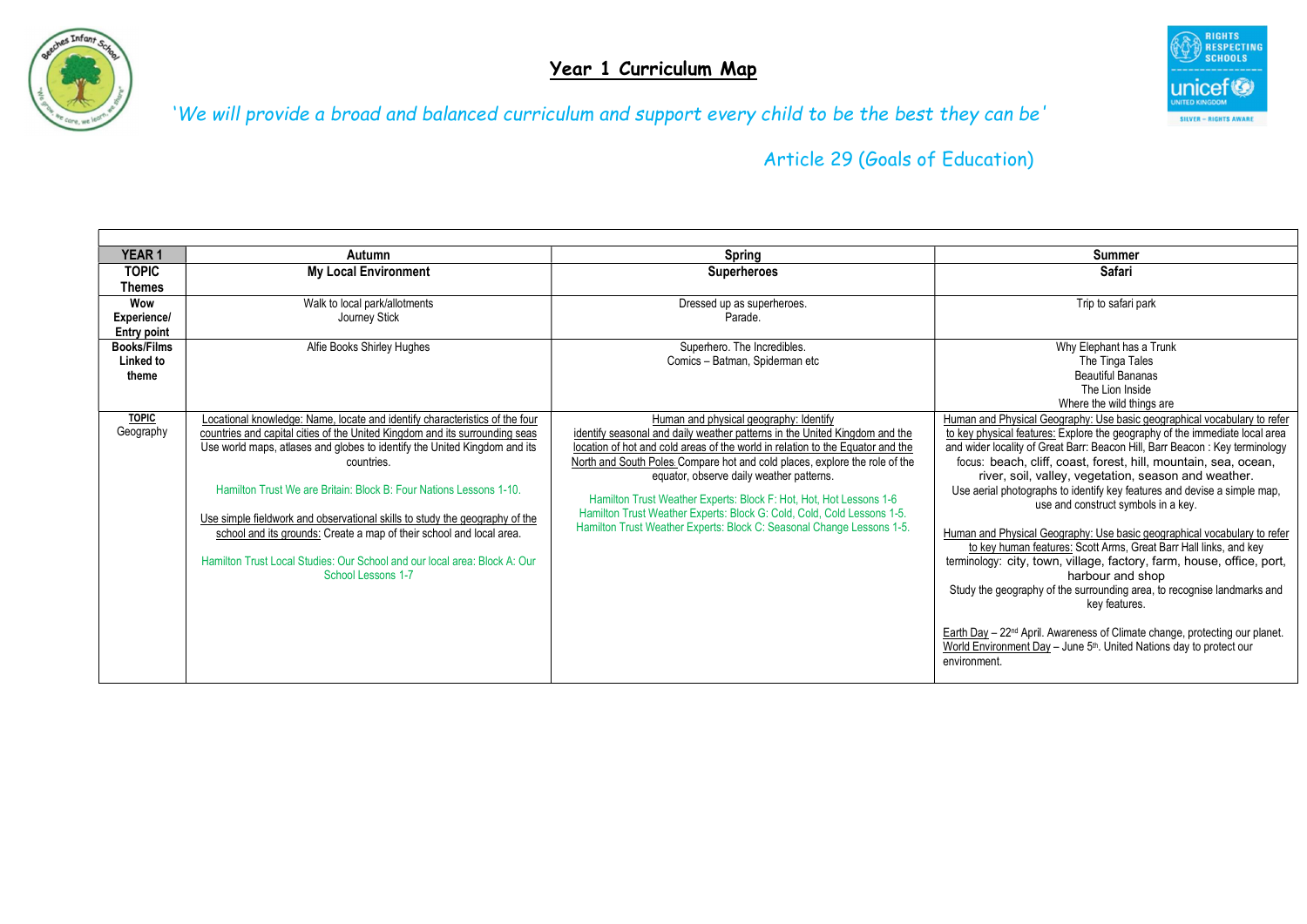



| Geography<br>Fieldwork<br>Opportunities | Walk around the school grounds to devise a map.<br>Local area walk.                                                                                                                                                                                                                                                                                                                                                                                                                                                                                                                                                                 | Observe a weather diary outdoors. Walk around the school grounds<br>and observe the changes seen.<br>Explore hot and cold places outside.<br>Say what you can see on a rainy/wet/summer day.                                                                                                                                                                                                                                                                                                                              | Local walk to explore the key human and physical features:<br>Forest school, local parks, residential areas, Great Barr Hall.<br>Forest school: look for streams, water, making bridges over<br>$\bullet$<br>puddles.                                                                                                                                                                                          |
|-----------------------------------------|-------------------------------------------------------------------------------------------------------------------------------------------------------------------------------------------------------------------------------------------------------------------------------------------------------------------------------------------------------------------------------------------------------------------------------------------------------------------------------------------------------------------------------------------------------------------------------------------------------------------------------------|---------------------------------------------------------------------------------------------------------------------------------------------------------------------------------------------------------------------------------------------------------------------------------------------------------------------------------------------------------------------------------------------------------------------------------------------------------------------------------------------------------------------------|----------------------------------------------------------------------------------------------------------------------------------------------------------------------------------------------------------------------------------------------------------------------------------------------------------------------------------------------------------------------------------------------------------------|
| <b>TOPIC</b><br>History                 | Significant historical events, people and places in their own locality:<br>Household objects/Classrooms then and now.<br>Changes within living memory: Timeline changes in own growth.<br>Hamilton Trust Local Studies: Changes in Living Memory: Block B: A Day in<br>the Life Lessons 1-7<br>Article 7: I have the right to a name and to belong to a country.<br>Events beyond living memory that are significant nationally or globally.<br>Guy Fawkes Day - November 5th<br>Remembrance Sunday - November 10th<br>Black History Month – October (Whole School Assembly to address)<br>Trip Links: Black Country Living Museum. | The lives of significant individuals in the past who have contributed to national<br>and international achievements: Real Life heroes with a focus on nursing: Mary<br>Seacole, Florence Nightingale. Famous explorers through space such as Neil<br>Armstrong and the discovery by Christopher Columbus.<br><b>Famous Explorers</b><br>Hamilton Trust Famous for More than Five Minutes: Block B: Explorers Lessons<br>$1 - 7$<br>Article 17: I have the right to get information in lots of ways, so long as its' safe. | Significant historical events, people and places in their own locality:<br>Compare changes then and now with Great Barr Hall. History of the Scott<br>family, exploring change through aerial photography.<br>Article 13: I have the right to find out and share information<br>Local Community and History Month - May. Increase awareness of local<br>history.<br>Trip Links: Local walk to Great Barr Hall. |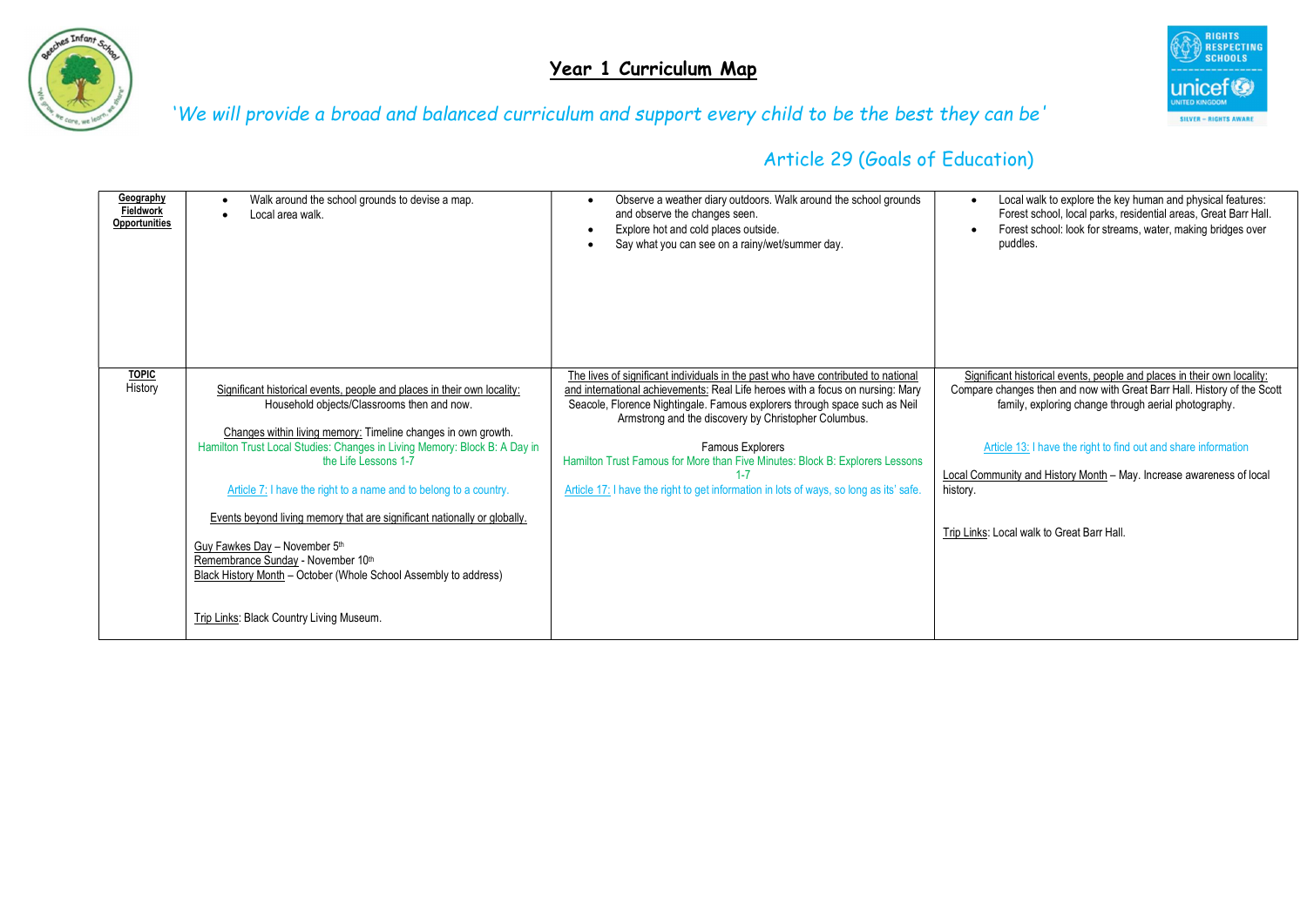



| <b>TOPIC</b>                   | Significant Individuals                                                                                                                                                                                                                                                                                                       | Significant Individuals                                                                                                                                                                                                                                                      | Significant Individuals                                                                                                                                                                                                                                                    |
|--------------------------------|-------------------------------------------------------------------------------------------------------------------------------------------------------------------------------------------------------------------------------------------------------------------------------------------------------------------------------|------------------------------------------------------------------------------------------------------------------------------------------------------------------------------------------------------------------------------------------------------------------------------|----------------------------------------------------------------------------------------------------------------------------------------------------------------------------------------------------------------------------------------------------------------------------|
| History                        | Guy Fawkes.                                                                                                                                                                                                                                                                                                                   | Neil Armstrong<br><b>Christopher Columbus</b><br>Florence Nightingale                                                                                                                                                                                                        | Lady Mildred Bateman (Last residing member at Great Barr<br>Hall)<br>Members of the Scott Family.                                                                                                                                                                          |
| <b>TOPIC</b><br>History        | <b>Black History Links</b><br>British Values: We Treat everybody equally.<br>$\bullet$<br><b>Following Examples:</b><br>Tessa Sanderson - Black British woman famous for javelin<br>$\bullet$<br>throwing.<br>Sir Mo Farah - British long distance runner.<br>Dame Kelly Holmes - first British woman to win two gold medals. | <b>Black History Links</b><br>Dr Mae Jemison - background in science and medicine and<br>selected by NASA for space travel.<br>Mary Seacole - cared for injured soldiers during the Crimean war.                                                                             | <b>Cross Curricular Black History Links</b><br>Rosa Parks - equality for all. Taking a stand.<br>$\bullet$                                                                                                                                                                 |
| Design and<br>Technology       | D/T: Free Standing Structure - Make a piece of playground equipment to<br>make our area better for children. Art 31 (leisure, play & culture)                                                                                                                                                                                 | D/T: Moving Pictures-levers and sliders Art 31 (leisure, play & culture)                                                                                                                                                                                                     | D/T: Eat more fruit and vegetables-Food Art 24 (right to nutritious food)                                                                                                                                                                                                  |
| Art                            | ART: Ongoing: Sketchbooks, Self-portraits<br>Kapow Art Curriculum Yr 1: Formal Elements of Art (shape, line & colour) -<br>lessons 1-5                                                                                                                                                                                        | ART: Ongoing: Sketchbooks, Self-portraits<br>Kapow Art Curriculum Yr 1: Art & Design Skills (Learning about the artist Louis<br>Wain; Painting; Craft/Printing (adapt from Great Fire of London to Superheroes);<br>Drawing/Experimenting with Media; Design; Lego Printing. | ART: Ongoing: Sketchbooks, Self-portraits<br>John Bannovich - silhouette animals on African Plains background<br>Kapow Art Curriculum: Yr 1: Landscapes Using Different Media (adapt from<br>seascapes to African plains)<br>Sculptures & Collages (Adapt for African Art) |
| Cross<br>Curricular<br>English | Recount of the local area.<br>Letter to Penda.<br>Diary entry.<br>Writing about settings in Africa.<br>Letter to caretakers about watering the plants.                                                                                                                                                                        | Children writing about their own hero.<br>Poetry - superheroes<br>Non-fiction writing about real life heroes                                                                                                                                                                 | Writing about living in a hot country.<br>Instructions - how to make a fruit salad.<br>Fact file about an animal/place                                                                                                                                                     |
| Cross<br>Curricular<br>Maths   | Measuring using non-standard units.<br>Weather charts.<br>Data - pictograms.<br>Pictograms from the walk around the environment.                                                                                                                                                                                              | Code breakers.<br>Measuring - how far can Spiderman shoot his web?/fairy spark wand.<br>Superhero reasoning/worded problems.                                                                                                                                                 | Money addition and subtraction<br>Weighing fruit<br>Buying tickets - safari                                                                                                                                                                                                |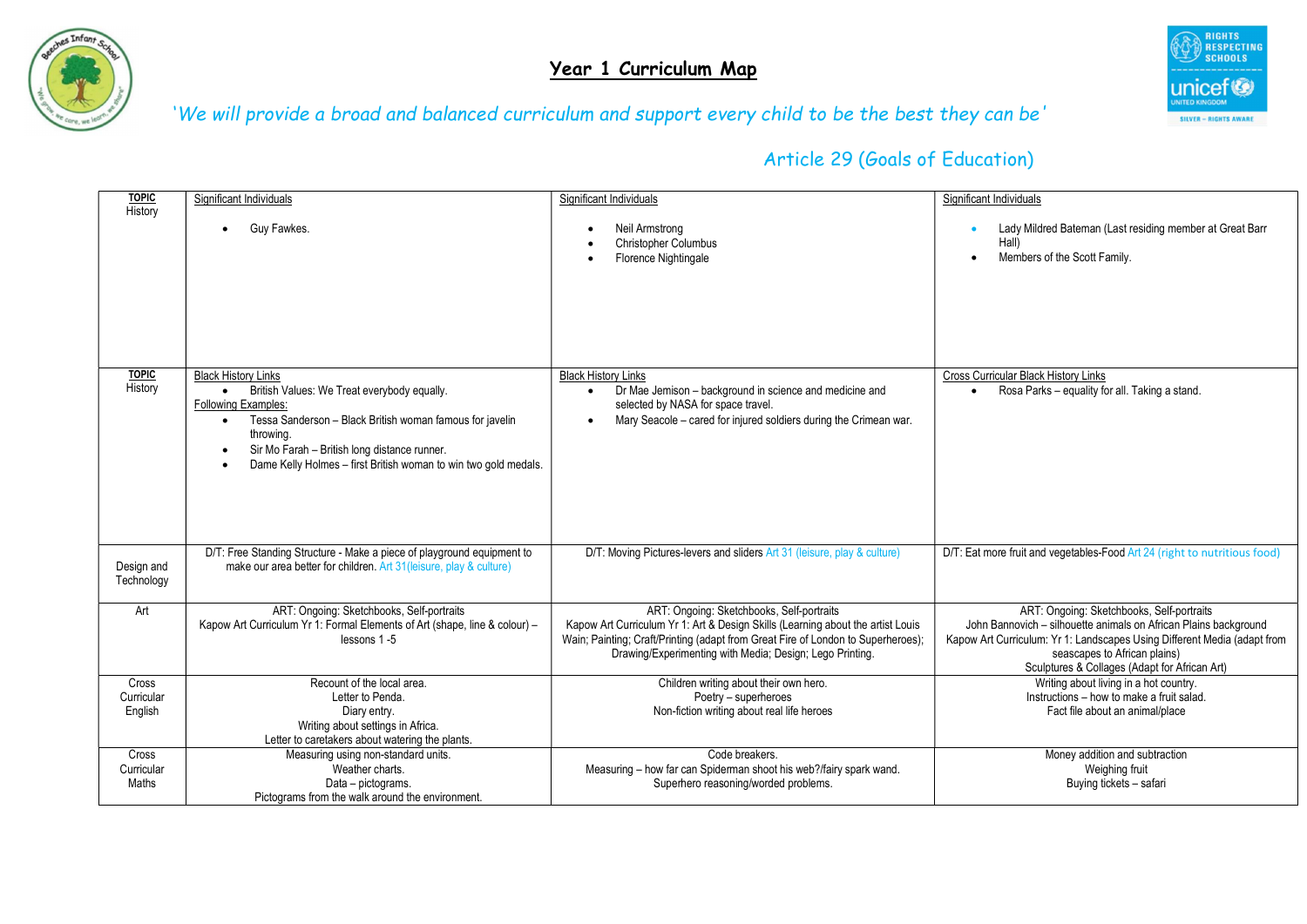



| <b>Author Focus</b> | Jill Murphy<br>Tom Percival                                                                                           |                                                                                                                     |                                                                                                                                                         | Oliver Jeffers<br>John Burningham                                                                                                                                           |                                                                                                  |                                                                                                                                                                       | Julia Donalson<br>Jusith Kerr                                                                                |                                                                                                                                                                                                 |                                                                                                                                     |                                                                                                                                                                                                                                                                                             |                                                                                                                                                                |                                                                                                                                                                                                                                                        |
|---------------------|-----------------------------------------------------------------------------------------------------------------------|---------------------------------------------------------------------------------------------------------------------|---------------------------------------------------------------------------------------------------------------------------------------------------------|-----------------------------------------------------------------------------------------------------------------------------------------------------------------------------|--------------------------------------------------------------------------------------------------|-----------------------------------------------------------------------------------------------------------------------------------------------------------------------|--------------------------------------------------------------------------------------------------------------|-------------------------------------------------------------------------------------------------------------------------------------------------------------------------------------------------|-------------------------------------------------------------------------------------------------------------------------------------|---------------------------------------------------------------------------------------------------------------------------------------------------------------------------------------------------------------------------------------------------------------------------------------------|----------------------------------------------------------------------------------------------------------------------------------------------------------------|--------------------------------------------------------------------------------------------------------------------------------------------------------------------------------------------------------------------------------------------------------|
| for RFP             |                                                                                                                       |                                                                                                                     |                                                                                                                                                         |                                                                                                                                                                             |                                                                                                  |                                                                                                                                                                       |                                                                                                              |                                                                                                                                                                                                 |                                                                                                                                     |                                                                                                                                                                                                                                                                                             |                                                                                                                                                                |                                                                                                                                                                                                                                                        |
|                     | <b>Autumn 2</b><br>Autumn 1                                                                                           |                                                                                                                     | <b>Spring 2</b><br>Spring 1                                                                                                                             |                                                                                                                                                                             | Summer 1                                                                                         |                                                                                                                                                                       | Summer 2                                                                                                     |                                                                                                                                                                                                 |                                                                                                                                     |                                                                                                                                                                                                                                                                                             |                                                                                                                                                                |                                                                                                                                                                                                                                                        |
|                     | Poetry/<br><b>Description</b><br>$(2 \text{ wks})$                                                                    | <b>Fiction</b><br>$(3$ wks)                                                                                         | <b>Non</b><br><b>Fiction</b><br>$(3$ wks)                                                                                                               | <b>Fiction</b><br>$(3$ wks)                                                                                                                                                 | Poetry/<br><b>Description</b><br>$(2 \text{ wks})$                                               | <b>Fiction</b>                                                                                                                                                        | <b>Non</b><br><b>Fiction</b>                                                                                 | <b>Fiction</b>                                                                                                                                                                                  | Poetry/<br><b>Descriptio</b><br>n                                                                                                   | <b>Fiction</b>                                                                                                                                                                                                                                                                              | <b>Non</b><br><b>Fiction</b>                                                                                                                                   | <b>Fiction</b>                                                                                                                                                                                                                                         |
| <b>English</b>      | <b>Text</b><br>Rosie's<br>walk<br><b>Genre</b><br>Recount<br><b>Focus</b><br><b>Description</b><br>Patterned<br>text. | <b>Text</b><br>Don't spill the<br>milk<br><b>Genre</b><br>Journey<br><b>Focus</b><br>settings<br><b>Description</b> | <b>Text</b><br><b>Instructi</b><br>on texts<br><b>Genre</b><br>Instructi<br><b>ons</b><br><b>Focus</b><br><b>Tempor</b><br>al<br>connecti<br><b>ves</b> | <b>Text</b><br><b>Traditional</b><br>tale The<br>Elves and<br>the<br><b>Shoemaker</b><br><b>Genre</b><br>Traditional<br>Tale<br><b>Focus</b><br>Openings/<br><b>Endings</b> | <b>Text</b><br><b>Noises off</b><br><b>Genre</b><br>Poetry<br><b>Focus</b><br><b>Description</b> | <b>Text</b><br><b>Super Daisy</b><br><b>Genre</b><br>Tale of quest<br><b>Focus</b><br>Character<br><b>Description</b>                                                 | <b>Text</b><br>To the<br>rescue<br><b>Genre</b><br>Non-<br><b>Fiction</b><br><b>Focus</b><br><b>Features</b> | <b>Text</b><br><b>Traditional</b><br>tale<br>Yoshi the stone<br>cutter<br><b>Genre</b><br><b>Traditional tale</b><br>from another<br>culture.<br><b>Focus</b><br><b>Characters</b>              | <b>Text</b><br>The jungle<br>song<br><b>Genre</b><br>Poetry<br><b>Focus</b><br>Alliteration<br>Rhyming<br>strings<br><b>Similes</b> | <b>Text</b><br><b>Augustus</b><br>and his smile<br><b>Genre</b><br>Losing tale<br><b>Focus</b><br><b>Setting</b><br><b>Description</b>                                                                                                                                                      | <b>Text</b><br>What do<br>you do<br>with a tail<br>like this:<br>Gervaise<br>Phinn<br><b>Genre</b><br>Information<br>Text<br><b>Focus</b><br>Report<br>writing | <b>Text</b><br>Where the<br>wild things<br>are<br><b>Genre</b><br>Journey<br><b>Tale</b><br><b>Focus</b><br><b>Description</b>                                                                                                                         |
| <b>Maths</b>        |                                                                                                                       | Number: Place Value (within 10) 3 wks<br>Number: Addition and Subtraction<br>(within 10) 4 wks                      |                                                                                                                                                         | Rotating units (2 wks)<br>Geometry<br>Measurement: Length and<br>Height<br>Measurement: Weight<br>and Volume<br>Number: Place Value(within 20)<br>$(2 \text{ wks})$         |                                                                                                  | Number: Addition and Subtraction<br>(within 20) 4 wks<br>Rotating units (2 wks)<br>Geometry<br>Measurement: Length and<br>Height<br>Measurement: Weight and<br>Volume |                                                                                                              | Number: Place Value (within 50) 3 wks<br>Rotating units (2 wks)<br>Geometry<br>Measurement: Length and<br>Height<br>Measurement: Weight and<br>Volume<br>Number: Place Value(within 20) (4 wks) |                                                                                                                                     | Number: Multiplication and<br>Division (Reinforce multiples<br>of 2, 5 and 10 to be included)<br>4 wks<br>Number: Fractions 2 wks<br><b>Rotating units</b><br>Geometry: position and<br>direction 1 wk<br>Measurement: money 1 wk<br>Time 1 wk<br>Number: Place Value (within<br>100) 3 wks |                                                                                                                                                                | Number: Place Value (within<br>100) 3 wks<br><b>Rotating units</b><br>Geometry: position and<br>direction 1 wk<br>Measurement: money 1 wk<br>Time 1 wk<br>Addition and Subtraction (3<br>wks)<br>Number: Addition and Subtraction<br>(within 20) 3 wks |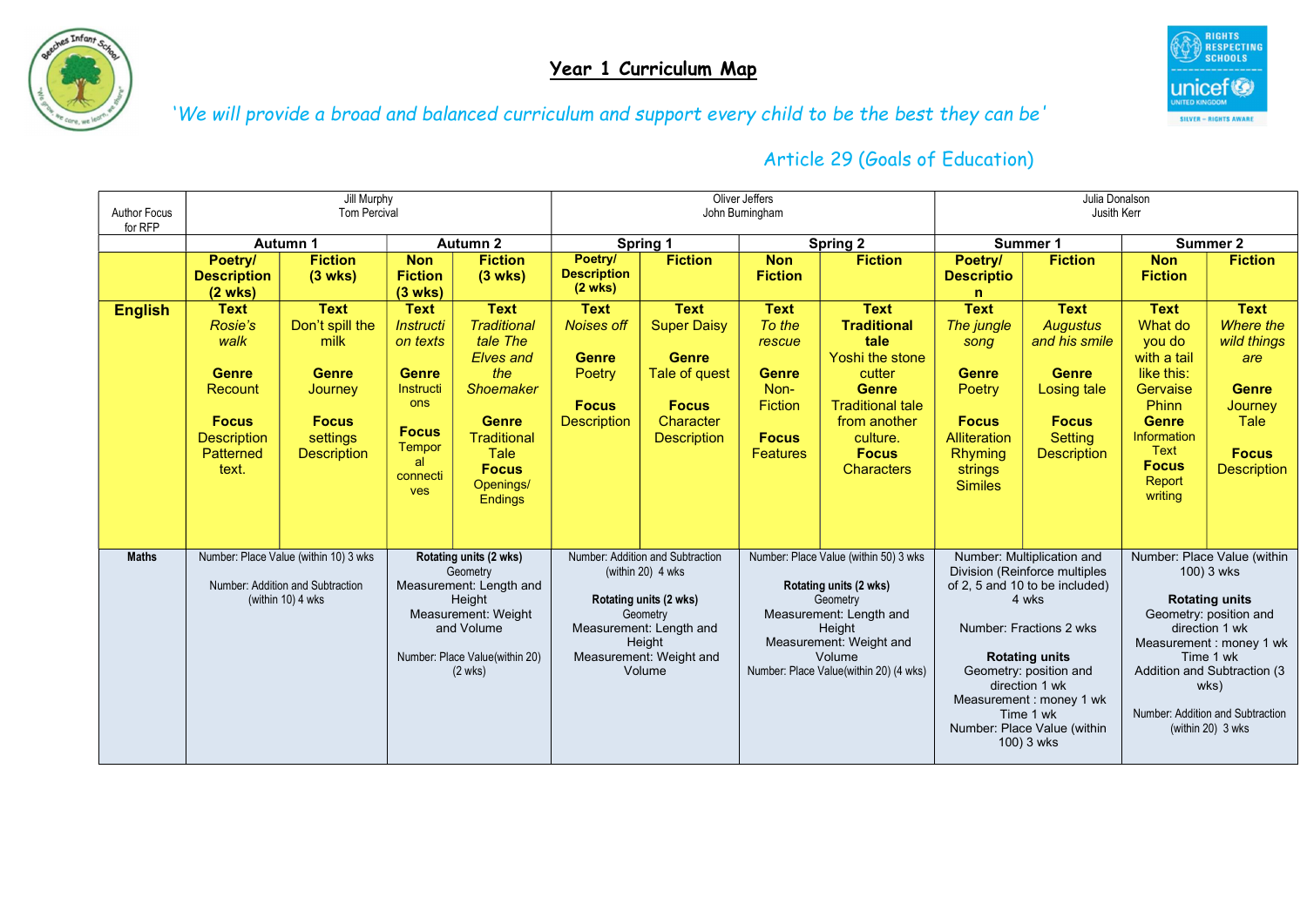



| <b>Science</b> | Animals including humans                                                                                                                                                                                                                                                                                                                                                                                                                                                                                                                                                                                                                                                                              | <b>Everyday Materials</b>                                                                                                                                                                                                                                                                                                                                                                                                                                                                                                                                                                                                                                                        | <b>Everyday Materials</b>                                                                                                                                                                                                                                                                                                                                                                                                                                                                                                                                                                  | Plants and seasonal changes                                                                                                                                                                                                                                                                                                                                                                                                                                                                                                                                                                                                                                                                                  | Animals including humans                                                                                                                                                                                                                                                                                                                                                                                                                                                                                                                                                                               | Seasonal changes                                                                                                                                                                                                                                                                                                                                                                                                           |
|----------------|-------------------------------------------------------------------------------------------------------------------------------------------------------------------------------------------------------------------------------------------------------------------------------------------------------------------------------------------------------------------------------------------------------------------------------------------------------------------------------------------------------------------------------------------------------------------------------------------------------------------------------------------------------------------------------------------------------|----------------------------------------------------------------------------------------------------------------------------------------------------------------------------------------------------------------------------------------------------------------------------------------------------------------------------------------------------------------------------------------------------------------------------------------------------------------------------------------------------------------------------------------------------------------------------------------------------------------------------------------------------------------------------------|--------------------------------------------------------------------------------------------------------------------------------------------------------------------------------------------------------------------------------------------------------------------------------------------------------------------------------------------------------------------------------------------------------------------------------------------------------------------------------------------------------------------------------------------------------------------------------------------|--------------------------------------------------------------------------------------------------------------------------------------------------------------------------------------------------------------------------------------------------------------------------------------------------------------------------------------------------------------------------------------------------------------------------------------------------------------------------------------------------------------------------------------------------------------------------------------------------------------------------------------------------------------------------------------------------------------|--------------------------------------------------------------------------------------------------------------------------------------------------------------------------------------------------------------------------------------------------------------------------------------------------------------------------------------------------------------------------------------------------------------------------------------------------------------------------------------------------------------------------------------------------------------------------------------------------------|----------------------------------------------------------------------------------------------------------------------------------------------------------------------------------------------------------------------------------------------------------------------------------------------------------------------------------------------------------------------------------------------------------------------------|
|                | Who am I?<br><b>Working Scientifically Skills</b><br>Observe closely, using<br>$\bullet$<br>simple equipment.<br>Identify and classify things.<br>Gather and collect and<br>record data to help answer<br>questions.<br>Article 24 (health and health services)<br>Seasonal changes<br><b>Working Scientifically Skills</b><br>To ask simple questions<br>$\bullet$<br>and recognise that they can<br>be answered in different<br>ways.<br>To observe closely. To<br>$\bullet$<br>perform simple tests.<br>To identify and classify.<br>$\bullet$<br>To gather and record data to help in<br>answering questions. To describe the<br>simple physical properties of a variety of<br>everyday materials | <b>Working Scientifically Skills</b><br>To perform simple<br>$\bullet$<br>tests.<br>Identify and classify<br>$\bullet$<br>things.<br>Use their<br>$\bullet$<br>observations and<br>ideas to suggest<br>answers to<br>questions<br>Seasonal changes<br><b>Working Scientifically Skills</b><br>To ask simple<br>$\bullet$<br>questions and<br>recognise that they<br>can be answered in<br>different ways.<br>To observe closely.<br>$\bullet$<br>To perform simple<br>tests.<br>To identify and<br>$\bullet$<br>classify.<br>To gather and<br>$\bullet$<br>record data to help<br>in answering<br>questions. To<br>describe the simple<br>physical properties<br>of a variety of | <b>Working Scientifically Skills</b><br>To perform simple tests.<br>Identify and classify<br>things.<br>Use their observations<br>and ideas to suggest<br>answers to questions<br>Seasonal changes<br><b>Working Scientifically Skills</b><br>To ask simple questions<br>and recognise that they<br>can be answered in<br>different ways.<br>To observe closely. To<br>$\bullet$<br>perform simple tests.<br>To identify and classify.<br>To gather and record data to help in<br>answering questions. To describe the<br>simple physical properties of a variety<br>of everyday materials | <b>Working Scientifically Skills</b><br>To perform simple tests.<br>Observing closely, using<br>$\bullet$<br>simple equipment e.g. ice<br>activities.<br>Identify and classify things.<br>$\bullet$<br>Gather and collect and record data to<br>help answer questions.<br>Seasonal changes<br><b>Working Scientifically Skills</b><br>To ask simple questions<br>$\bullet$<br>and recognise that they<br>can be answered in<br>different ways.<br>To observe closely. To<br>$\bullet$<br>perform simple tests.<br>To identify and classify.<br>$\bullet$<br>To gather and record data to help in<br>answering questions. To describe the<br>simple physical properties of a variety<br>of everyday materials | (On Safari)<br><b>Working Scientifically Skills</b><br>Observing closely, using<br>simple equipment<br>To perform simple tests.<br>Use their observations and ideas to<br>suggest answers to questions.<br>Seasonal changes<br><b>Working Scientifically Skills</b><br>To ask simple questions<br>and recognise that they<br>can be answered in<br>different ways.<br>To observe closely. To<br>perform simple tests.<br>To identify and classify.<br>To gather and record data to help in<br>answering questions. To describe the<br>simple physical properties of a variety<br>of everyday materials | <b>Working Scientifically Skills</b><br>To ask simple<br>$\bullet$<br>questions and<br>recognise that they<br>can be answered in<br>different ways.<br>To observe closely.<br>$\bullet$<br>To perform simple<br>tests.<br>To identify and<br>$\bullet$<br>classify.<br>To gather and record data to help<br>in answering questions. To<br>describe the simple physical<br>properties of a variety of everyday<br>materials |
| Computing      | Transition period for EYFS to Year                                                                                                                                                                                                                                                                                                                                                                                                                                                                                                                                                                                                                                                                    | everyday materials                                                                                                                                                                                                                                                                                                                                                                                                                                                                                                                                                                                                                                                               |                                                                                                                                                                                                                                                                                                                                                                                                                                                                                                                                                                                            |                                                                                                                                                                                                                                                                                                                                                                                                                                                                                                                                                                                                                                                                                                              |                                                                                                                                                                                                                                                                                                                                                                                                                                                                                                                                                                                                        |                                                                                                                                                                                                                                                                                                                                                                                                                            |
|                | 1:                                                                                                                                                                                                                                                                                                                                                                                                                                                                                                                                                                                                                                                                                                    | <b>Purple Mash</b><br>Unit 1 - Online Safety (4<br>weeks)                                                                                                                                                                                                                                                                                                                                                                                                                                                                                                                                                                                                                        | <b>Purple Mash</b><br>Unit 5 - Maze Explorers (3<br>weeks)                                                                                                                                                                                                                                                                                                                                                                                                                                                                                                                                 | <b>Purple Mash</b><br>Unit 6 - Animated Story Books<br>$(lessness 4-5)$                                                                                                                                                                                                                                                                                                                                                                                                                                                                                                                                                                                                                                      | <b>Purple Mash</b><br>Unit 7 - Coding (lessons 5-6)<br>(art.16 - keepings things private)                                                                                                                                                                                                                                                                                                                                                                                                                                                                                                              | <b>Purple Mash</b><br>Unit 9 - Technology outside<br>school (2 weeks)                                                                                                                                                                                                                                                                                                                                                      |
|                | Using the laptops, logging on and                                                                                                                                                                                                                                                                                                                                                                                                                                                                                                                                                                                                                                                                     | (art.12 - being taken                                                                                                                                                                                                                                                                                                                                                                                                                                                                                                                                                                                                                                                            | (art.16 - keepings things private)                                                                                                                                                                                                                                                                                                                                                                                                                                                                                                                                                         | (art.16 - keepings things private)                                                                                                                                                                                                                                                                                                                                                                                                                                                                                                                                                                                                                                                                           | $(\text{art.28} - \text{right to an education})$                                                                                                                                                                                                                                                                                                                                                                                                                                                                                                                                                       | (art.12 - being taken seriously)                                                                                                                                                                                                                                                                                                                                                                                           |
|                | switching off (art 16 - keeping thing                                                                                                                                                                                                                                                                                                                                                                                                                                                                                                                                                                                                                                                                 | seriously)                                                                                                                                                                                                                                                                                                                                                                                                                                                                                                                                                                                                                                                                       | $(art.28 - right to an education)$                                                                                                                                                                                                                                                                                                                                                                                                                                                                                                                                                         | $(\text{art}.28 - \text{right to an education})$<br>(art.17 – right to get information)                                                                                                                                                                                                                                                                                                                                                                                                                                                                                                                                                                                                                      | (art.17 – right to get information)                                                                                                                                                                                                                                                                                                                                                                                                                                                                                                                                                                    | (art.16 - keepings things                                                                                                                                                                                                                                                                                                                                                                                                  |
|                | private)                                                                                                                                                                                                                                                                                                                                                                                                                                                                                                                                                                                                                                                                                              | $(\text{art.16} - \text{keeping things})$<br>private)                                                                                                                                                                                                                                                                                                                                                                                                                                                                                                                                                                                                                            | Unit 6 - Animated Story Books                                                                                                                                                                                                                                                                                                                                                                                                                                                                                                                                                              | Unit 7 - Coding (lessons 1-4)                                                                                                                                                                                                                                                                                                                                                                                                                                                                                                                                                                                                                                                                                | Unit $8$ – Spreadsheets (3 weeks)                                                                                                                                                                                                                                                                                                                                                                                                                                                                                                                                                                      | private)<br>(art.19 – protected from harm)                                                                                                                                                                                                                                                                                                                                                                                 |
|                |                                                                                                                                                                                                                                                                                                                                                                                                                                                                                                                                                                                                                                                                                                       |                                                                                                                                                                                                                                                                                                                                                                                                                                                                                                                                                                                                                                                                                  | $(lessness 1-3)$                                                                                                                                                                                                                                                                                                                                                                                                                                                                                                                                                                           | (art.16 – keepings things private)                                                                                                                                                                                                                                                                                                                                                                                                                                                                                                                                                                                                                                                                           | (art.16 – keepings things private)                                                                                                                                                                                                                                                                                                                                                                                                                                                                                                                                                                     | (art. 29 - teaching respect)                                                                                                                                                                                                                                                                                                                                                                                               |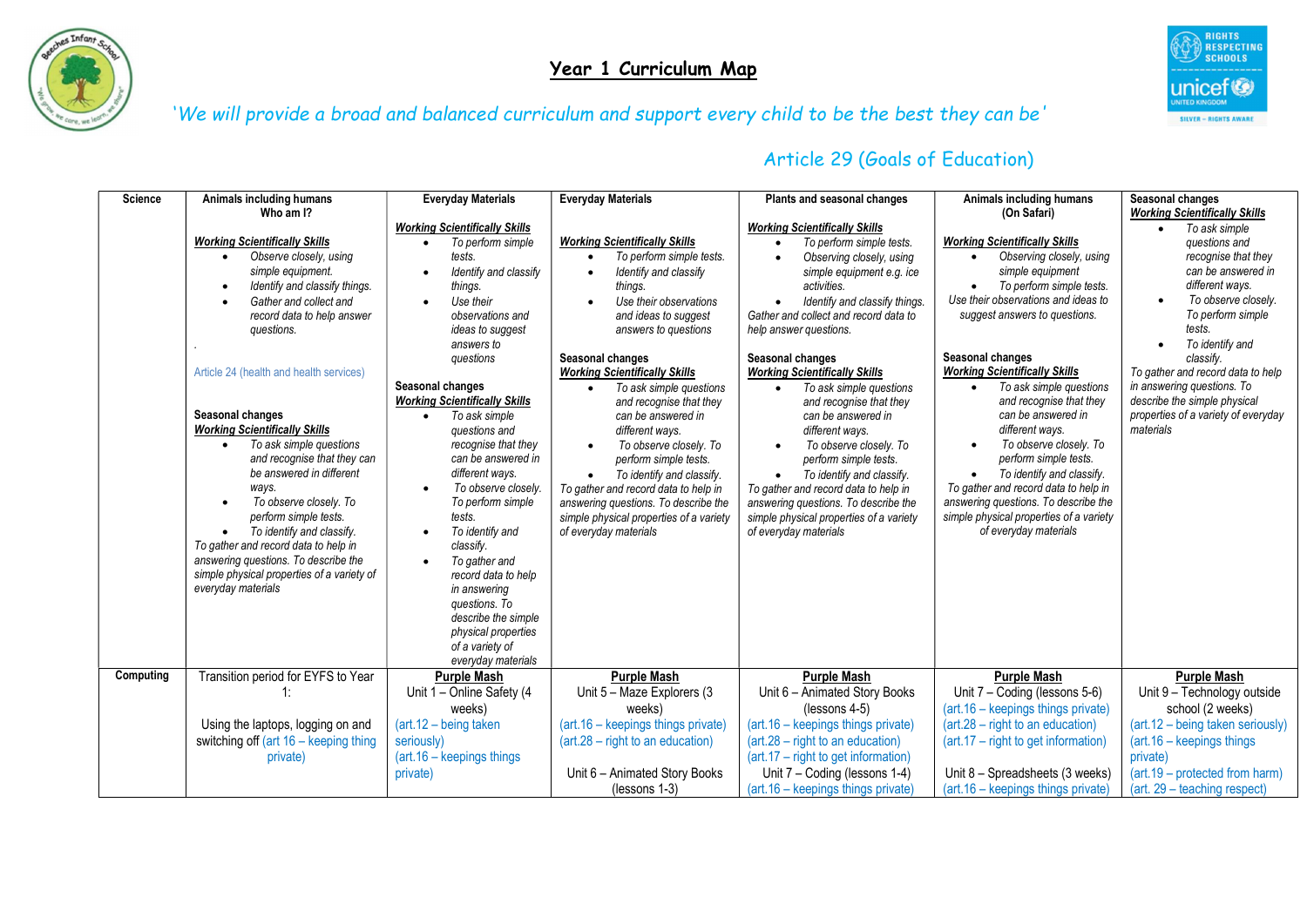

# Year 1 Curriculum Map



'We will provide a broad and balanced curriculum and support every child to be the best they can be'

|           | Using paint to create class<br>characters $(art.13 - find out)$<br>information)<br>Self-image and self-identity<br><b>Online Bullying</b>                                                                                                                           | $(\text{art.19} - \text{protected from})$<br>harm)<br>(art. 29 – teaching respect)<br>$(art. 34 - sexual abuse)$<br>Unit 4 - Lego Builders (3)<br>weeks)<br>(art.16 - keepings things<br>private)<br>$(\text{art.}28 - \text{right to an})$<br>education)<br>Online reputation<br><b>Managing online</b><br>information<br><b>Privacy and security</b><br>Copyright and<br>ownership | (art.16 – keepings things private)<br>$(art.28 - right to an education)$<br>(art.17 - right to get information)<br>Safer Internet Day $-9th$<br>February<br>Self-image and self-identity<br><b>Online Relationships</b><br><b>Online Reputation</b><br><b>Privacy and Security</b><br>Copyright and ownership | $(art.28 - right to an education)$<br>$(art.17 - right to get information)$                                                                                                                                                                    | $(\text{art.28} - \text{right to an education})$<br>(art.17 – right to get information)                                                                                                                                                                                                                                                                                                                          | (art. 34 - sexual abuse)<br>If any additional time: Unit 2-<br>grouping and sorting (2 weeks)<br>Unit 3 - Pictograms (3 weeks)<br>$(\text{art.16} - \text{keeping things})$<br>private)<br>$(\text{art.}28 - \text{right to an education})$<br>$(art.17 - right to get)$<br>information)<br>Health, wellbeing and<br>lifestyle                   |
|-----------|---------------------------------------------------------------------------------------------------------------------------------------------------------------------------------------------------------------------------------------------------------------------|--------------------------------------------------------------------------------------------------------------------------------------------------------------------------------------------------------------------------------------------------------------------------------------------------------------------------------------------------------------------------------------|---------------------------------------------------------------------------------------------------------------------------------------------------------------------------------------------------------------------------------------------------------------------------------------------------------------|------------------------------------------------------------------------------------------------------------------------------------------------------------------------------------------------------------------------------------------------|------------------------------------------------------------------------------------------------------------------------------------------------------------------------------------------------------------------------------------------------------------------------------------------------------------------------------------------------------------------------------------------------------------------|--------------------------------------------------------------------------------------------------------------------------------------------------------------------------------------------------------------------------------------------------------------------------------------------------------------------------------------------------|
| PE        | Gymnastics Art 31 (leisure, play &<br>culture)<br>Article 15 (freedom of association)<br>Identify and use simple gymnastics<br>actions and shapes.<br>Apply basic strength to a range of<br>gymnastics actions.<br>Begin to carry basic apparatus.<br>Link actions. | <b>Gymnastics Art 31 (leisure,</b><br>play & culture)<br>Article 15 (freedom of<br>association)<br>Perform a variety of basic<br>gymnastics actions showing<br>control.<br>Turn, twist, spin, rock and roll<br>and link these into movement<br>patterns.<br>Perform longer movement<br>phrases and link with<br>confidence.                                                          | Dance Art 31 (leisure, play &<br>culture)<br>Article 15 (freedom of association)<br>Cultural dances for Spring Festival<br>Respond to a range of stimuli and<br>types of music.<br>Explore space, direction, levels and<br>speed.<br>Create actions and perform<br>movements with different body parts.       | Dance Art 31 (leisure, play & culture)<br>Article 15 (freedom of association)<br>Cultural dances for Spring Festival<br>Build simple movement patterns from<br>given actions.<br>Compose and link actions.                                     | <b>Games and Athletics</b><br>Run Jump Throw Art 31 (leisure,<br>play & culture)<br>Article 15 (freedom of association)<br>Link running and jumping.<br>Run in varying pathways and speeds.<br>Develop throwing techniques to send<br>objects over long distances.<br>Extend stamina, strength, balance,<br>agility and coordination.<br>Cooperate with others to carry out<br>more complex physical activities. | <b>Games and Athletics</b><br>Send and Return Art 31 (leisure,<br>play & culture)<br>Article 15 (freedom of association)<br>Develop sending skills with a<br>variety of balls, using hand or<br>bat.<br>Track, intercept and stop a<br>variety of objects.<br>Apply skills to beat an<br>opposition.<br>Move towards a moving ball to<br>return. |
| <b>RE</b> | <b>Dispositions:</b> Cultivating inclusion,<br>identity and belonging / Being thankful<br>Article 14 (freedom of thought, belief,<br>and religion)<br>Article 30 (children from minority,<br>indigenous groups)<br>Article 31 (leisure, play and culture)           | <b>Dispositions: Being modest</b><br>and listening to others /<br>Expressing joy / Sharing and<br>being generous<br>Article 14 (freedom of thought,<br>belief, and religion)<br>Article 30 (children from<br>minority, indigenous groups)                                                                                                                                            | Dispositions: Being fair and just /<br>Being accountable and living with<br>Integrity<br>Article 14 (freedom of thought, belief,<br>and religion)<br>Article 30 (children from minority,<br>indigenous groups)<br>Article 31 (leisure, play and culture)                                                      | Dispositions: Being courageous and<br>confident / Being loyal and steadfast<br>Article 14 (freedom of thought, belief,<br>and religion)<br>Article 30 (children from minority,<br>indigenous groups)<br>Article 31 (leisure, play and culture) | Dispositions: Remembering roots /<br>Being hopeful and visionary<br>Article 14 (freedom of thought, belief,<br>and religion)<br>Article 30 (children from minority,<br>indigenous groups)<br>Article 31 (leisure, play and culture)                                                                                                                                                                              | <b>Dispositions:</b> Being curious and<br>valuing knowledge / Being open,<br>honest and truthful<br>Article 14 (freedom of thought,<br>belief, and religion)<br>Article 30 (children from minority,<br>indigenous groups)                                                                                                                        |